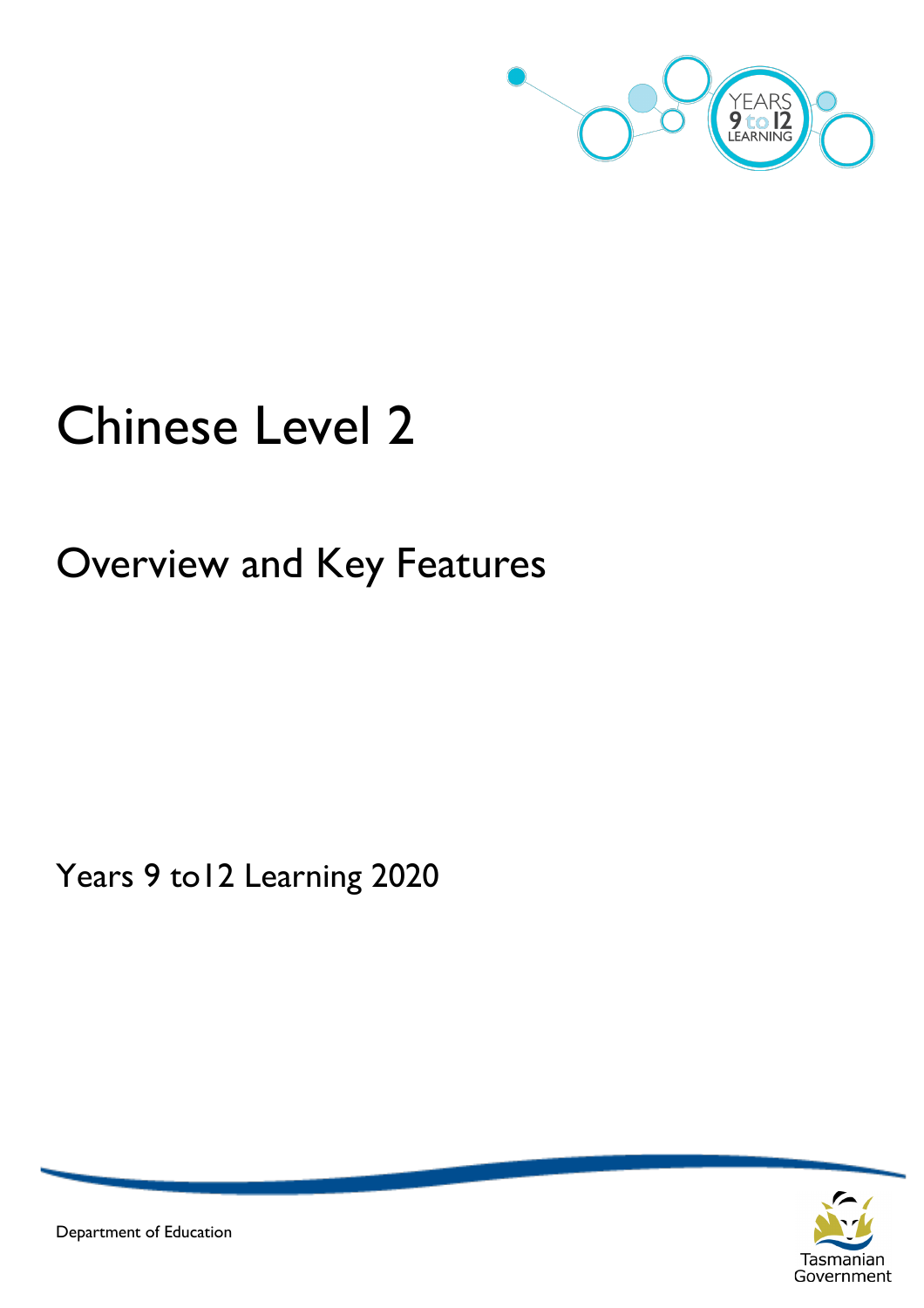

# **The purpose of this paper**

The purpose of this paper is to provide information regarding the overview and key features of the proposed Chinese Level 2.

It is designed to enable all interested stakeholders to reflect and provide feedback on key features including learning outcomes, structure, sequencing and likely content. This feedback will be considered in writing the draft course.

## Consultation

Throughout the course, development process there will be four opportunities for formal stakeholder consultation:

- Course Scope
- Structural Overview and Key features (Nov/Dec 2020)
- Initial Draft Course (March 2021)
- Final Draft Course (June 2021)

This paper represents the second of four course consultation points for teachers to engage in the course development process for Chinese Level 2.

#### Course Rationale

The study of Languages promotes and contributes to a socially cohesive society that values, respects and appreciates different points of view and cultural, social, linguistic and religious diversity. Language is the basis of communication and human interaction. Learning an additional language provides students with opportunities to reflect on their own first language, to develop knowledge, skills and understanding that will allow them to function successfully in the ever-changing world of the 21<sup>st</sup> century. Chinese exposes students to Chinese-speaking communities, their cultures and traditions both in Australia and in other countries. Having the ability to communicate in Chinese will also contribute to Tasmanian society and the economy in coming decades, providing students with a range of opportunities for personal, vocational and professional growth.

Chinese Level 2 is designed for students who have no prior experience of learning the language. It is also suitable for students who have already had some exposure to Chinese at primary or high school and wish to review their earlier learnings before moving on to more challenging language learning experiences at Level 3. Chinese Level 2 is not intended for background speakers of the language.

Developed to reflect the concepts outlined in the renewed Common Curriculum and Assessment Framework for Languages (CCAFL), Chinese Level 2 will provide students with the opportunity to develop interpersonal, analytical and presentational skills through reading, writing, speaking, viewing and listening to modern standard Chinese. Because language and culture are inseparable and therefore interdependent, the study of Chinese Level 2 will help students to understand how language works as a system that is intrinsically interconnected with cultural knowledge. Using Personal, Community and Global perspectives drawn from the CCAFL, Chinese Level 2 students will build the capacity to make social, cultural and economic contributions in the Australian context through their knowledge of the language and interest in Chinese-speaking communities, thereby enriching their capacity for intercultural understanding.

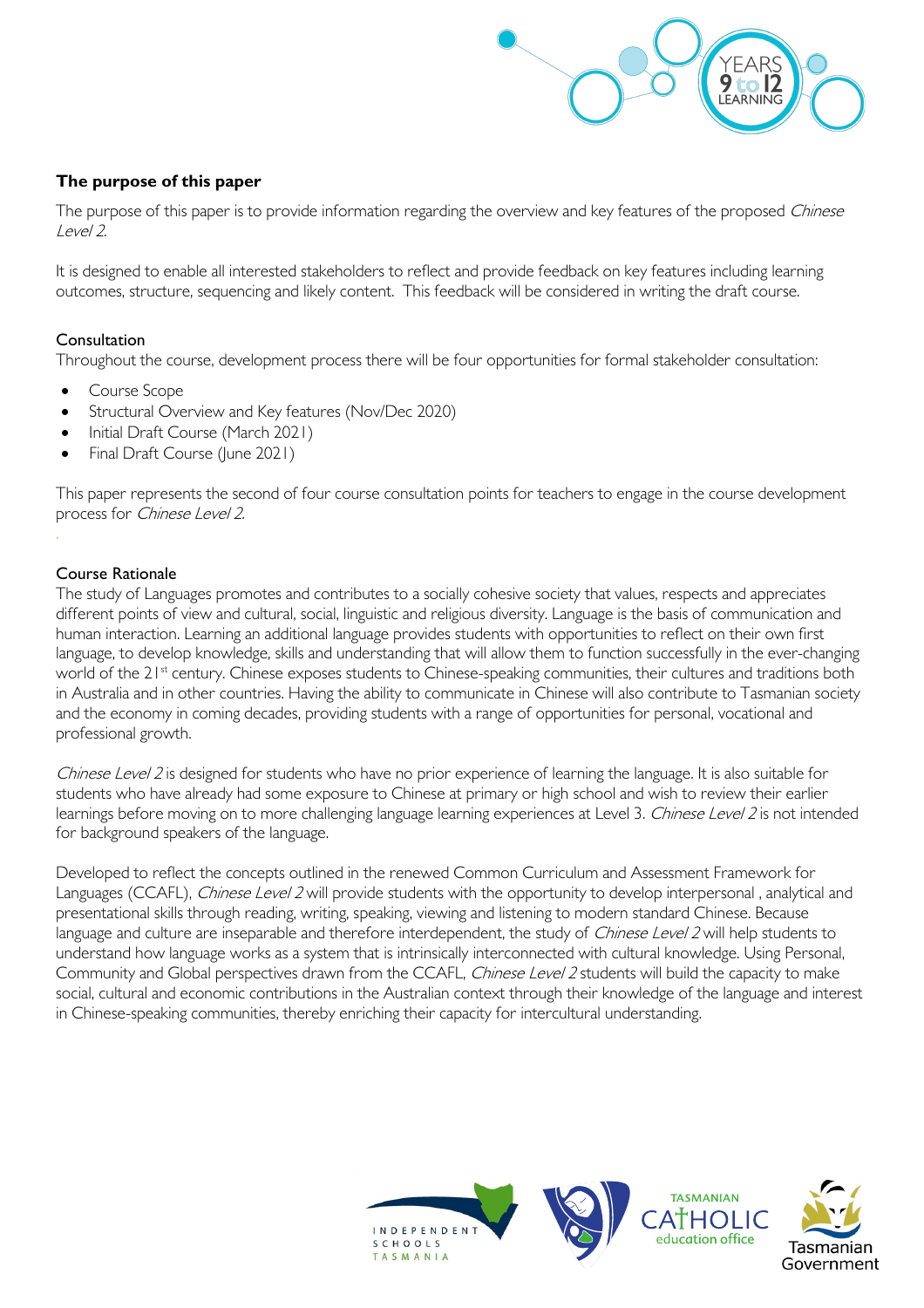

#### Years 9 to 12 Curriculum Framework

[Years 9 to 12 Education Framework](https://publicdocumentcentre.education.tas.gov.au/library/Shared%20Documents/Years-9-to-12-Education-Framework.pdf) informs the design of the Chinese Level 2 course and it fits within the Disciplinary Study focus area of the Years 9 to 12 Curriculum Framework.

#### Pathways in

The Chinese Level 2 course provides an entry point to learning Chinese and also enables learning continuity for learners who have had limited or intermittent learning experiences in Australian Curriculum: Chinese.

#### Learning Outcomes

On successful completion of this course and within the linguistic parameters outlined in this course, learners will be able to:

- exchange information, opinions, ideas and experiences in Chinese and reflect on knowledge and understanding of the relationship between language and culture
- understand, reflect on and respond to texts presented in Chinese and mediate between languages and cultures
- create Chinese to express ideas, demonstrating knowledge and understanding of language as a system and the relationship between language and culture.

## Course Structure



Modules Available

Core 1: Identity

Core 2: Responsibility

Core 3: Legacy

#### Course Delivery

The modules will be delivered sequentially.